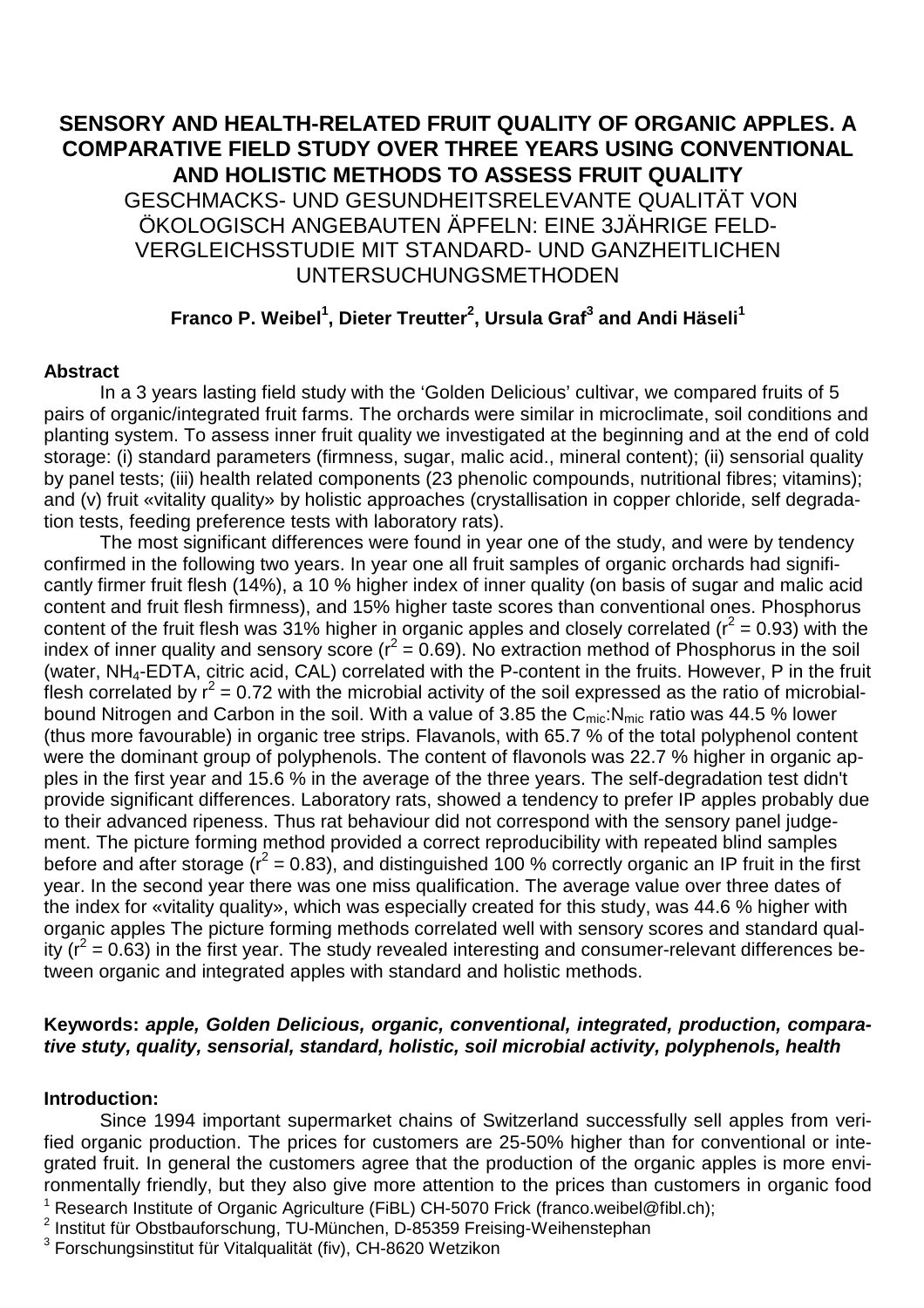shops. Different studies have revealed that the main motive for supermarket clients to buy organic food is health reasons (Plöger, Fricke et al., 1993; Pummer, 1994). Thus the supermarket consumers ask regularly if organic apples indeed have quality advantages in taste or health components.

 This question was the subject of many recent comparison studies between conventional and organic food, as reviewed e.g. by Woese, Lange et al. (1997); Worthington (1998) or Alföldi and Weibel (1998). However, all these authors underline that a correct or generalizable extrapolation of the results is often questionable because of methodological insufficiencies. Thus the question is not satisfactorily answered yet. Additionally there are still too little data about the suitability of different methods, especially the so-called «holistic» or «aternative» methods, to quantify the consumer relevant eating or health quality of apples. Recently also health promoting compounds that can exert antioxidant activity by quenching free radicals such as phenolic compounds, vitamin E or selenium are of special interest in connection with the inner quality of apple fruits (Min and Lee, 1996; Haldimann, Venner et al., 1996; Schmitz and Noga, 1997). This paper describes the methodological and analysis results of our 3 years lasting study, a field investigation with 'Golden Delicious' apples from five organic/integrated neighbouring farm pairs in Switzerland.

### **Material and Methods:**

#### **1. Sites and sampling methods**

 The fruit samples originated from 10 fruit farms in the north-west and north-east of Switzerland. At each site there was a pair with a biological (organic) and a integrated fruit farm in the neighbourhood. All farms had a grown up orchard with the cultivar 'Golden Delicious' and the orchards of each farm pair were situated reasonably close together (< 1 km). Details of the sites are given in Weibel et al. (2000). The harvest of the fruit samples was carried out by ourselves one day before the farmer's harvest date (23, 25 and 26 Sept. 1997). Before picking, we estimated the average crop load of the orchard (0-100%); we only harvested fruit samples from trees within ± 10% of the average crop load. Per orchard 50 kg of fruit were randomly picked out of the central zone of the trees. Fruits were transported the same day to the same cold store with 2 C° and 90-95% rH (natural at mosphere). At the beginning (December) and towards the end of the storage period (February) we took from each sample 5 random sub-samples of 3-10 kg fruit to carry out the different analyses. The sub-samples were immediately brought to the different laboratories (Coop Schweiz, Pratteln; RCC, Itingen; BAG, Bern; Ludwig Boltzmann Institut, Vienna; Labor Dr. Ursula Graf (formerly Balzer-Graf), Wetzikon; Lehrstuhl für Obstbau, TUM-Weihenstephan; FiBL, Frick).

#### **2. Standard quality parameters**

To quantify standard quality we measured fruit weight, flesh firmness with penetrometer (ø 11 mm, penetration 7 mm); in fruit flesh: Brix (sugar content) with refractometer, mineral contents (only in the first series) of N (Kjehldal), P (spectrophotometer), K (IES), Ca (AAS), Mg (AAS); in fruit juice: malic acid by titration. To facilitate correlation analysis we created an empirical index for technical quality (Formula 1).

(1) Quality Index (dimensionless) = Brix (%) + 2 × firmness (kg/cm2) + 3 × malic acid (g/l)

#### **3. Health-related components**

In fruit flesh the Coop Laboratory determined: vitamin C (polarography), vitamin E (in first year fruit, by HPLC-FLD), selenium (in first year fruit, AFS after lyophilisation to 60-80% H<sub>2</sub>O), nutritional fibres (in first year fruit, enzymatic gravimetry). In fruit flesh and skin without core the TUM-Institute of Fruit Research determined phenolic compounds by HPLCanalysis with diode-array-detection and post-column-derivatisation after extraction in methanol. 4 groups of phenolic compounds were analysed: flavanols (13 components), cinnamon acids (3 components), phloretin-glycosides (2 components) and quercetin-glycosides (5 components).

#### **4. Sensory panel tests**

The 6 sensory panel tests took place each year twice in Nov./Dec. and in February. The test panel consisted of 14- 25 sensorial pre-trained persons. Each panellist was also asked for his age, sex, quantitative apple consumption and flavour preference. 15 fruits per sub-sample were washed and cut in radial direction and cut into 20 slices each; slices were mixed in a bowl; 7-12 "cubes" per sample and panellist were served. Scoring was done by putting a mark on a 10 cm long axis representing a range of «very low» to «very high». The length of the axis until the mark was used for data analysis. Panellists had to judge: ripeness, firmness of flesh, juiciness, sugar content, acidity content, aroma content, aroma quality, thickness of skin, overall quality. One day before testing fruits were interstored at 15-17 °C.

#### **5. Food preference test**

A food preference test was carried out at the Ludwig Boltzmann Institute in Vienna with 20 male rats. The rats were fed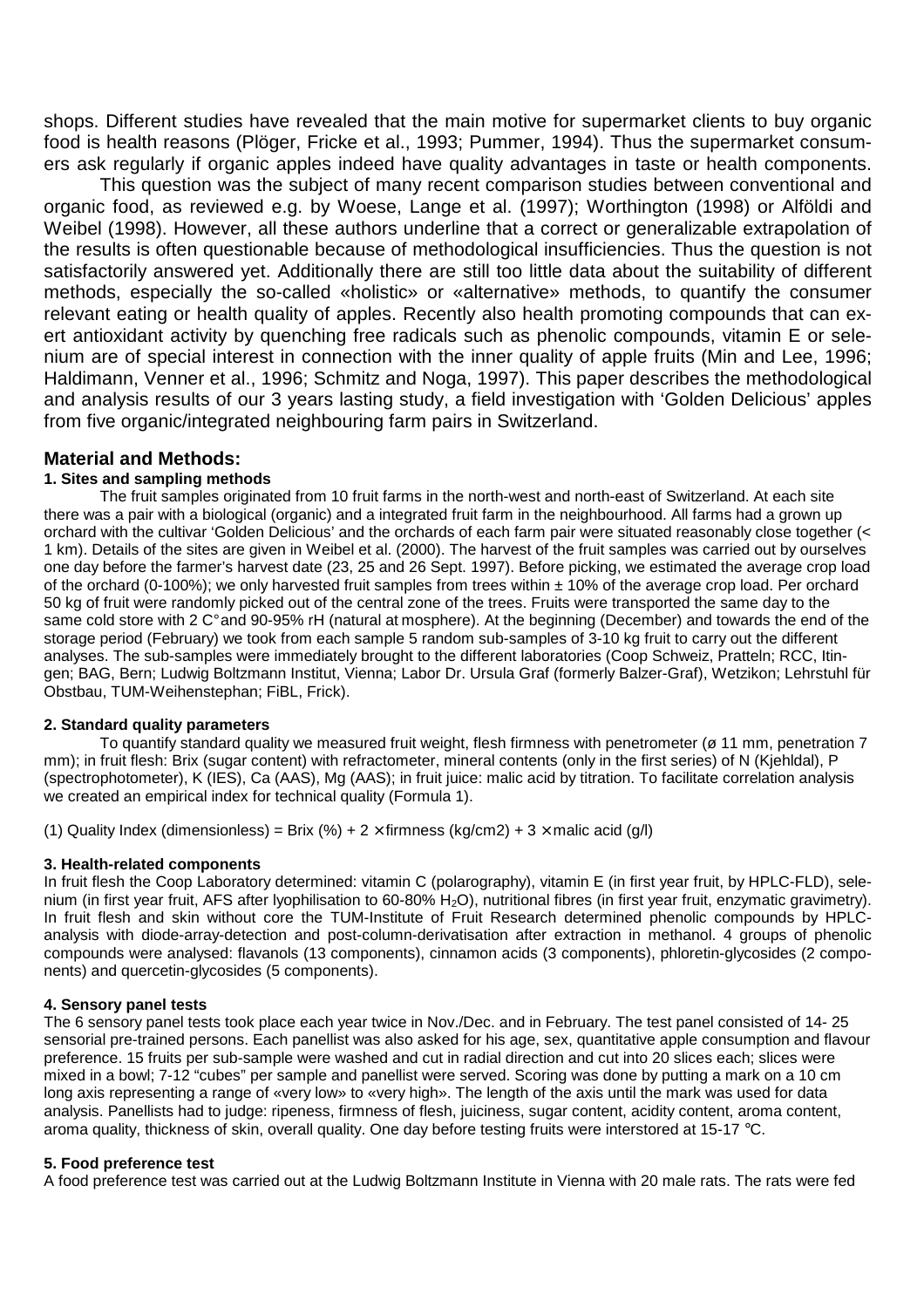with the coded IP and organic sub-samples of the same site, during 4 days for each site, and a standard feed. Food preference was quantified daily for each animal by assessing the weight of eaten apple slices during 4 days of being exposed to the same (Plochberger and Velimirov, 1992).

#### **6. Holistic methods**

#### 6.1. Image forming methods

In the laboratory of Dr. Ursula Graf (formerly Balzer-Graf) at Wetzikon, Switzerland, the so called «vitality quality» was determined with picture producing methods (Balzer-Graf and Balzer, 1991): (i) crystallisation of fresh and sterilised apple juice in copper chloride after Pfeiffer; (ii) chromatography in silver nitrate after Wala and (iii) chromatography in silver nitrate and iron sulphate after Pfeiffer. Juice was obtained by pressing the rasped halves of the apples; the remaining half apples were cold stored and used for a second analysis series («stress test»). Always in 4 repetitions different pictures series were made resulting in 30 pictures per sample. Picture interpretation for vitality quality was made on the basis of already existing picture series of apple by U. Graf herself. Eight sub-parameters (apple typicality (1), differentiation (2), vitality (3), stability (4), vegetativity (5), liability (6), mineralising (7), conserving (8)) were estimated with values between 0-100 and combined to an index of vitality quality =  $[((1) + (2) + (3) + (4))/4] - [(5) + (6) + (7) + (8))/4]$ . 6.2. Degradation tests

At Ludwig Boltzmann Institute the degradation test after Samaras (1978) was applied on the same sub-samples as for the feeding test with rats. In 12 repetitions 20-30 g of rasped apples were incubated for 4 weeks at 25 °C and 50% rH. The samples were analysed for water loss and described by their type of fungal colonisation.

### **6.3. Statistical analysis**

Influence of farming system, site and interactions were analysed by ANOVA-procedures after checking the dependent variables on eventual influences of co-variables such as crop load per tree and soil or management factors. In the panel tests model also the factor panellist was included. Post hoc comparisons of means were made with Tukey test at alpha level of 0.05. The software used was «JMP» (v. 4.2, SAS-Institute, Cary-NC).

## **Results:**

### **1. Standard quality parameters**

 Before running the ANOVA procedures to check the influences of farming system, site and interaction, we tested fruit and orchard parameters such as fruit weight, crop load, planting density, soil parameters etc. as to whether they influence the main factors. However, no such significant covariable was found. As shown in Weibel et al. (2000), the influence of site and interaction site were seldom significant or relevant. Thus these specific data are not presented in this paper. With many parameters organic ("biological", abbreviated bio) fruit had values of a magnitude similar to fruit from integrated orchards. In some parameters, however, organic fruit had significantly different and by tendency more favourable values (Tables 1.). Mineral content of the fruit flesh showed only in the first year a significant different. In that year with generally low but quality decisive Phosphorus contents (Fig. 3) organic fruit had a 31.9 % higher P content (11.7 mg/100g FM) than in integrated fruit. Also fruit firmness, fibres and the Quality Index after formula (1) differed significantly only in the first year: this difference was in the magnitude of 13.5 % for firmness, 9.6 % for fibres and 10 % for the Quality Index. Brix content was significantly different only in the third year where organic apples had 13.7 and integrated 13.0 Brix (9.5 % difference). The food preference tests revealed a tendency (p  $= 0.08$ ), that the rats preferred IP to organic apples (173.0 g/animal vs. 123.5 g/animal). However the with rats, feeding preference correlated positively with ripeness ( $r^2$  = 0.28) whereas sensorial score of humans correlated clearly in the opposite way with ripeness ( $r^2 = -48$ ). Neither the selfdecomposing test nor the feeding test with laboratory rats revealed significant differences.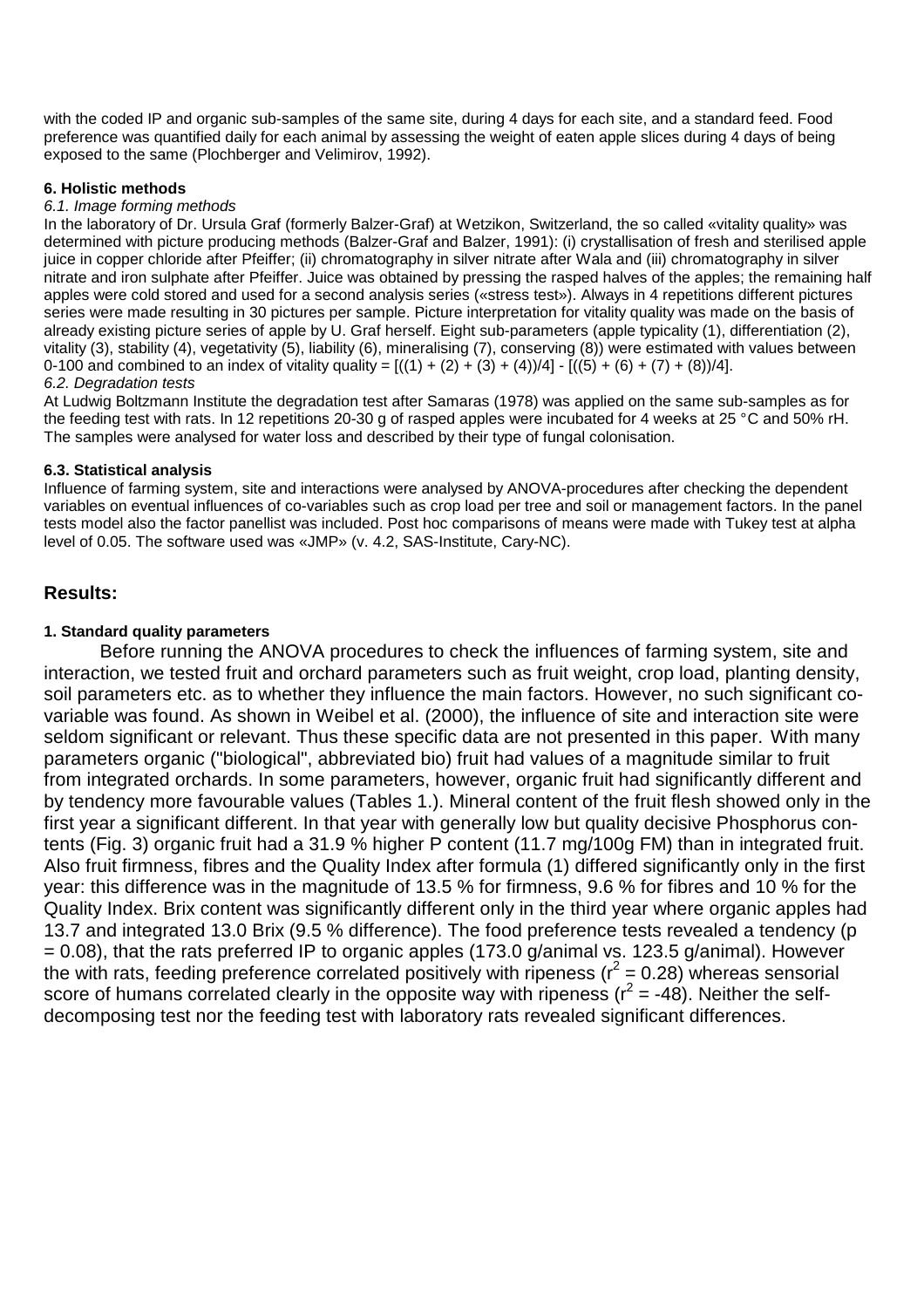Table 1. Standard fruit quality parameters measured at the beginning (December) and towards the end (February) of storage period over three years. Indicated are the means of all 5 organic orchards, statistically compared with the means of all 5 integrated orchards (at  $p \le 0.05$ ).

| Year and Month of<br>analysis | Sugar (Brix) %<br>bio vs. IP | Malic acid (g/l)<br>bio vs. IP | Fruit flesh firm-<br>ness | Quality Index *)<br>bio vs. IP | <b>Other Parameters</b><br>bio vs. IP                                           |
|-------------------------------|------------------------------|--------------------------------|---------------------------|--------------------------------|---------------------------------------------------------------------------------|
|                               |                              |                                | bio vs. IP                |                                |                                                                                 |
| 1997 - Dec.                   | $ns$ 14.03 > 13.58           | ns 4.3 > 3.9                   | $*$ 6.35 > 5.57           | $*$ 40.5 > 36.4                | Vitamin C: ns<br>Fiblres: $+9.6%$<br>$P$ -content: $+31.9$<br>%<br>Selenium: ns |
| 1998 - Feb                    | $ns$ 13.5 > 13.3             | ns 2.7 > 2.1                   | ns 4.16 < 4.07            | ns 29.9 > 27.8                 | Vit. $C:$ ns                                                                    |
| 1998 - Dec                    | $ns$ 14.6 < 15.2             | ns 4.4 > 4.2                   | ns 5.30 > 5.15            | ns 38.2 > 37.9                 | Fibres: ns                                                                      |
| 1999 - Feb.                   | $ns$ 13.9 $<$ 14.7           | ns 2.7 > 2.1                   | $ns$ 4.55 $<$ 4.92        | ns 31.2 > 30.9                 |                                                                                 |
| 1999 - Dec.                   | $*$ 14.5 > 13.5              | ns 4.3 > 4.2                   | ns 5.72 > 5.38            | $ns$ 38.5 $>$ 36.7             | Fibres: ns                                                                      |
| 2000 - Feb.                   | ns 13.7 > 13.0               | ns 2.7 > 2.8                   | $ns 4.50 = 4.50$          | ns 30.7 > 30.5                 |                                                                                 |

\*) Quality Index (dimensionless) =  $1 \times$  Brix + 2  $\times$  firmness + 3  $\times$  Malic acid content

### **2. Sensory panel tests**

The results of the sensory tests were most significant in the first year (Table 2). There, the panellists gave significantly and 15 % higher score to organic apples in the over-all judgement and also in different specific taste parameters (firmness, juiciness, tartness, flavour content, flavour intensity). In the second year of the study, however there became no taste differences evident. In December of the third year organic apples were judged to be less juicy (- 8.0 %), however to be more juicy in February (+ 6,4 %). At that date, again organic apples were scored by 16.3 % better than IP fruits.

Table 2. Results of the 6 sensory panel tests carried out at the beginning (December) and towards the end (February) of storage period over three years. Where the differences between organic and integrated apples were significant the difference  $(\Delta)$  of the mean scores per production method are indicated in %.

| Year and<br>Month of<br>analysis | <b>Ripeness</b><br>org. vs. IP<br>$(sig. \Delta \%)$ | <b>Firmness</b><br>org. vs. IP<br>(sig. $\Delta$ %) $^{\prime}$ | <b>Juiciness</b><br>org. vs. IP<br>(sig. $\Delta$ %) | Sweetness<br>org. vs. IP<br>(sig. $\Delta \%$ ) | Tartness<br>org. vs. IP<br>(sig. $\Delta \%$ ) | <b>Flavour</b><br>content<br>org. vs. IP<br>(sig. ∆ %) | <b>Flavour</b><br>type<br>org. vs. IP<br>(sig. $\Delta \%$ ) | Overall<br>scoring<br>org. vs. IP<br>(sig. $\Delta \%$ ) |
|----------------------------------|------------------------------------------------------|-----------------------------------------------------------------|------------------------------------------------------|-------------------------------------------------|------------------------------------------------|--------------------------------------------------------|--------------------------------------------------------------|----------------------------------------------------------|
| 1997 - Dec.                      | $-5.3$                                               | $+13.7$                                                         | $+9.7$                                               | ns                                              | ns                                             | $+16.1$                                                | $+12.7$                                                      | $+15.2$                                                  |
| 1998 - Feb                       | ns                                                   | $+13.5$                                                         | ns                                                   | ns                                              | $+20.5$                                        | ns                                                     | ns                                                           | $+15.6$                                                  |
| 1998 - Dec                       | ns                                                   | ns                                                              | ns                                                   | ns                                              | ns                                             | ns                                                     | ns                                                           | ns                                                       |
| 1999 - Feb.                      | ns                                                   | ns                                                              | ns                                                   | ns                                              | ns                                             | ns                                                     | ns                                                           | ns                                                       |
| 1999 - Dec.                      | ns                                                   | ns                                                              | $-8.0$                                               | ns                                              | ns                                             | ns                                                     | ns                                                           | ns                                                       |
| 2000 - Feb.                      | ns                                                   | ns                                                              | $+6.4$                                               | $+7.1$                                          | ns                                             | $+8.8$                                                 | $+16.0$                                                      | $+16.3$                                                  |

## **3. Content of polyphenols**

Flavanols, with in average 65.7 % of the total polyphenol content were the dominant group of polyphenols (Table 3). The content of flavonols was 22.7 % higher in organic apples in the first year and 15.6 % higher in the average over the three years. With quercetin glycosides there was in two years a significantly higher content in IP fruits (+ 11.6 and + 18.1 %). The total content of polyphenols differed significantly in the first year, with a plus of 18.7 % (4.66 mg/g DM) for organic apples. There was no significant difference in the total polyphenol content in year two and three.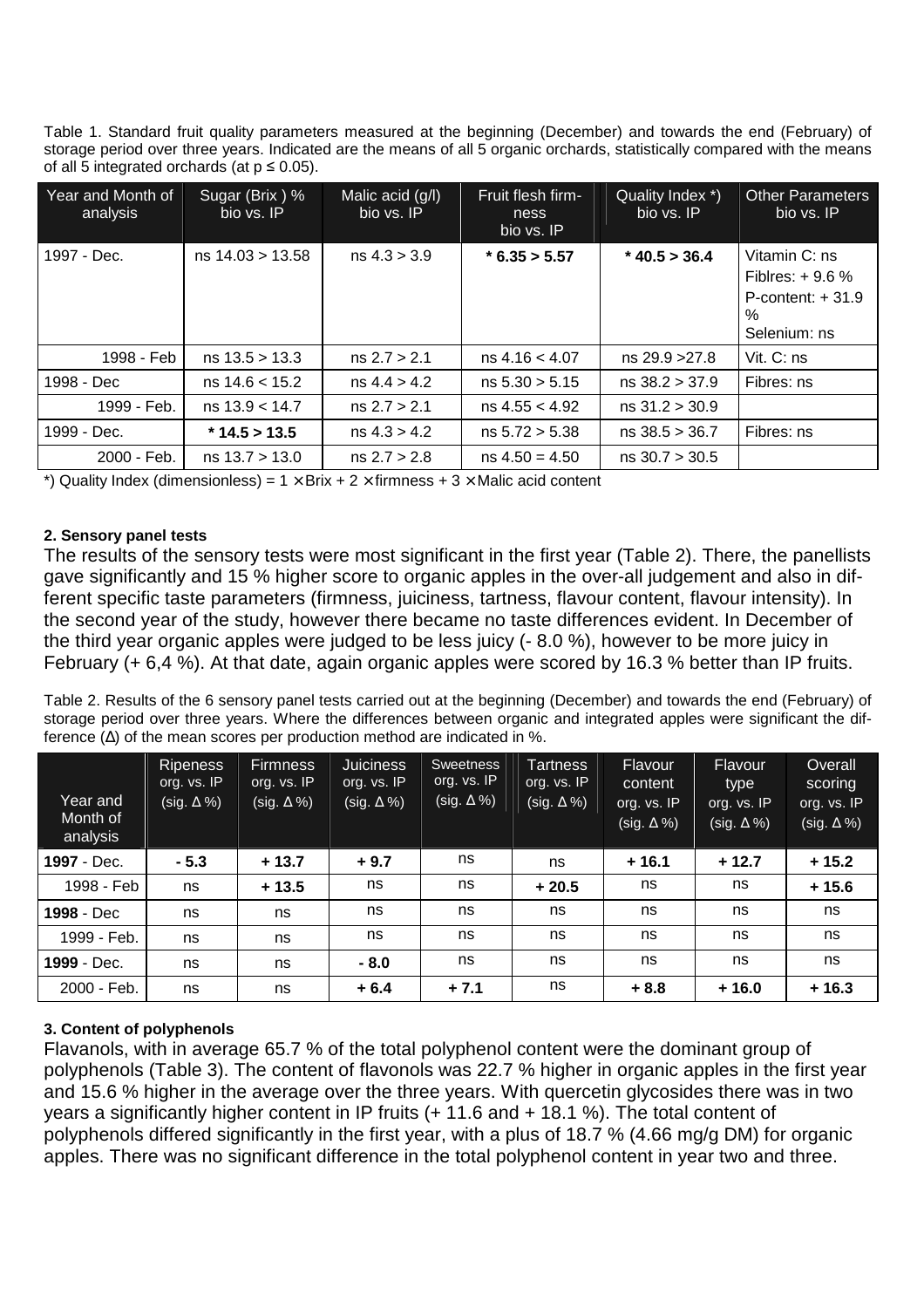Table 3. Results of the polyphenol analysis at the beginning of the storage period (December) over three years. Indicated are the mean contents in (mg/g DM) and, if significant ( $p \ge 0.05$ ) or by tendency (0.05 < p < 0.13) the difference in %.

| Year and Month of<br>analysis | <b>Flavanols</b><br>bio vs. IP      | Cinnamon acids<br>bio vs. IP       | Phloretin gly-<br>cosides<br>bio vs. IP | Quercetin gly-<br>cosides<br>bio vs. IP | <b>Total Polyphenols</b><br>bio vs. IP |
|-------------------------------|-------------------------------------|------------------------------------|-----------------------------------------|-----------------------------------------|----------------------------------------|
| 1997 - Dec.                   | $***$<br>3.19<br>(+ 22.9 %)         | $\star$<br>0.94<br>$(+ 12.4 %)$    | $\star$<br>0.24<br>(+ 21.6 %)           | ns<br>0.29                              | $\star$<br>4.66<br>(+18.7 %)           |
| 1998 - Dec                    | $***$<br>2.34<br>$+ 15.8 %$         | ns<br>0.64                         | ns<br>0.25                              | $\ast$<br>0.22<br>$(-11.6%)$            | ns<br>3.45                             |
| 1999 - Dec.                   | $(P = 0.07)$<br>2.70<br>$(+ 8.0 %)$ | $(p = 0.09)$<br>1.23<br>$(+6.4\%)$ | $(p=0.06)$<br>0.22<br>$(+9.9\%)$        | $\ast$<br>0.24<br>(- 18.1 %)            | $(p = 0.13)$<br>4.41<br>$(+ 6.3 %)$    |

## **4. Picture Forming Methods**

 The reproducibility of the results of the picture forming methods was assessed by a second analysis of the same but differently coded samples at the end of the storage period. There, the quantitative (index values) and qualitative (same ranking) correlation reaching  $r^2$  = 0.82 was rather high (Fig. 1). Results of the picture forming methods revealed in most cases significant differences between organic and IP fruit (Table 4). Often theses differences were in a quantitative magnitude around > 40 % showing more favourable values for organic fruit. The classification in organic and IP fruits was 100 % correct in the first and 80 % correct in the second year. However, the created Vitality Index (with the goal to combine the values of the 8 sub-parameters in one value) correlated highly with the ranking of the technical quality and the sensory results (Fig. 5) in year one; but less in year two. There, the correlation looks like showing two parallel regression lines with a clear vital quality difference (Fig. 5).

Table 4. Results of picture forming methods for apple quality assessment. Also in both series significant but not shown were: differentiation, stability, vegetativity, lability, mineralising decay, conserving decay.

| <b>Parameters</b>                   | <b>Series</b> | Influence of farming system bio/IP<br>(ns. $p > 5\%$ ; $* p = 1-5\%$ ; $* F < 1\%$ ) | Influence of site |
|-------------------------------------|---------------|--------------------------------------------------------------------------------------|-------------------|
| 1997 Overall Vtality Quality Index  | Dec.          | * org. $(67.5) > IP$ $(40.7)$                                                        | ns                |
|                                     | Feb.          |                                                                                      | ns                |
|                                     |               | ** org. $(57.9) > IP$ $(25.0)$                                                       |                   |
| 1997 Apple typicity                 | Dec.          | * org. $(80) > IP$ (58)                                                              | ns                |
|                                     | Feb.          | ** org. $(65)$ > IP $(39)$                                                           | ns                |
| 1997 Vitality                       | Dec.          | * org. $(70)$ > IP $(60)$                                                            | ns                |
|                                     | Feb.          | ** org. $(68) > IP$ (45)                                                             | ns                |
| 1998 Overall Vitality quality Index | Dec.          | ** org. $(43)$ > IP $(27)$                                                           | ns                |
| 1998 Apple typicity                 | Dec.          | ** org. $(49)$ > IP $(44)$                                                           | ns                |
| 1998 Vitality                       | Dec.          | ns org. (49), IP (44)                                                                | ns                |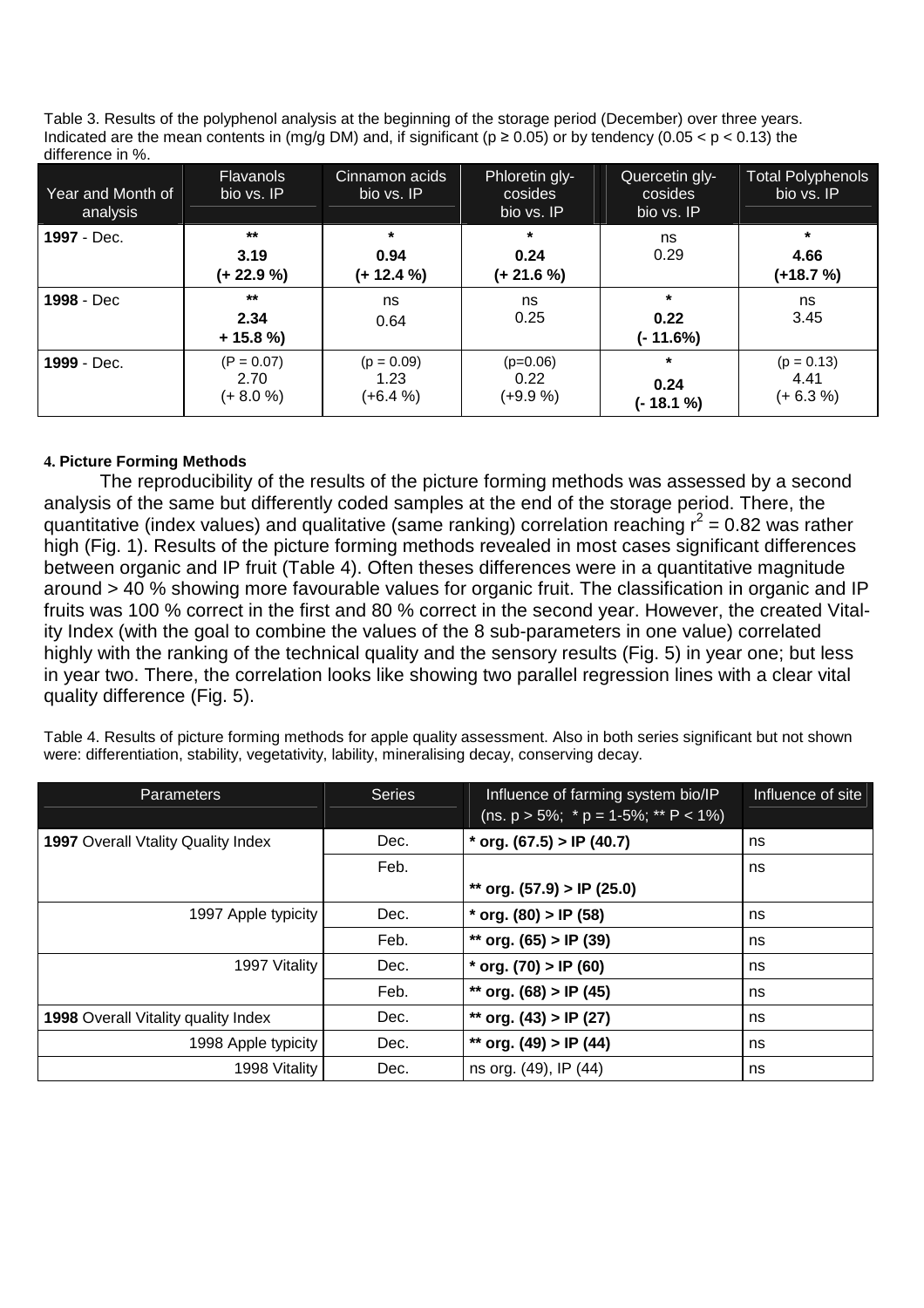Vitality-Quality-Index 19. Feb'98



Fig. 1: Reproducebility of the picture forming methods expressed as correlation between the Vitality Quality Index of the same but twice analysed (differently coded) fruit samples.

#### **5. Interesting correlations**

The Technical Quality Index that we created to compare in our study standard fruit quality with other parameters assessed with holistic methods, sensory tests, soil etc. correlated each year well with the sensory score ( $r^2$  = 0,85; 0.92; 0,50; Fig. 2), thus, was a relevant and useful parameter for correlation studies.



Figure 2.: Correlations between Technical Quality Index and score from sensory panel tests over all three years of the study

In the first year of the study sensorial and technical quality correlated most with the P content which was generally low that year. In the second year, however, P contents were not limiting and Potassium content was more quality decisive (Fig 3). The P content of the fruits in the first year did not correlate significantly to any of the 4 P soil extractions made. However, and excluding one outlier, it correlated fairly well ( $r^2$  = 0.72) with the ratio of microbial bound Nitrogen and Carbon (Fig. 4). The  $C_{\text{mic}}$ :N<sub>mic</sub> ratio was significantly lower (indicating higher bacterial activity) by 44 % in the organic tree strips.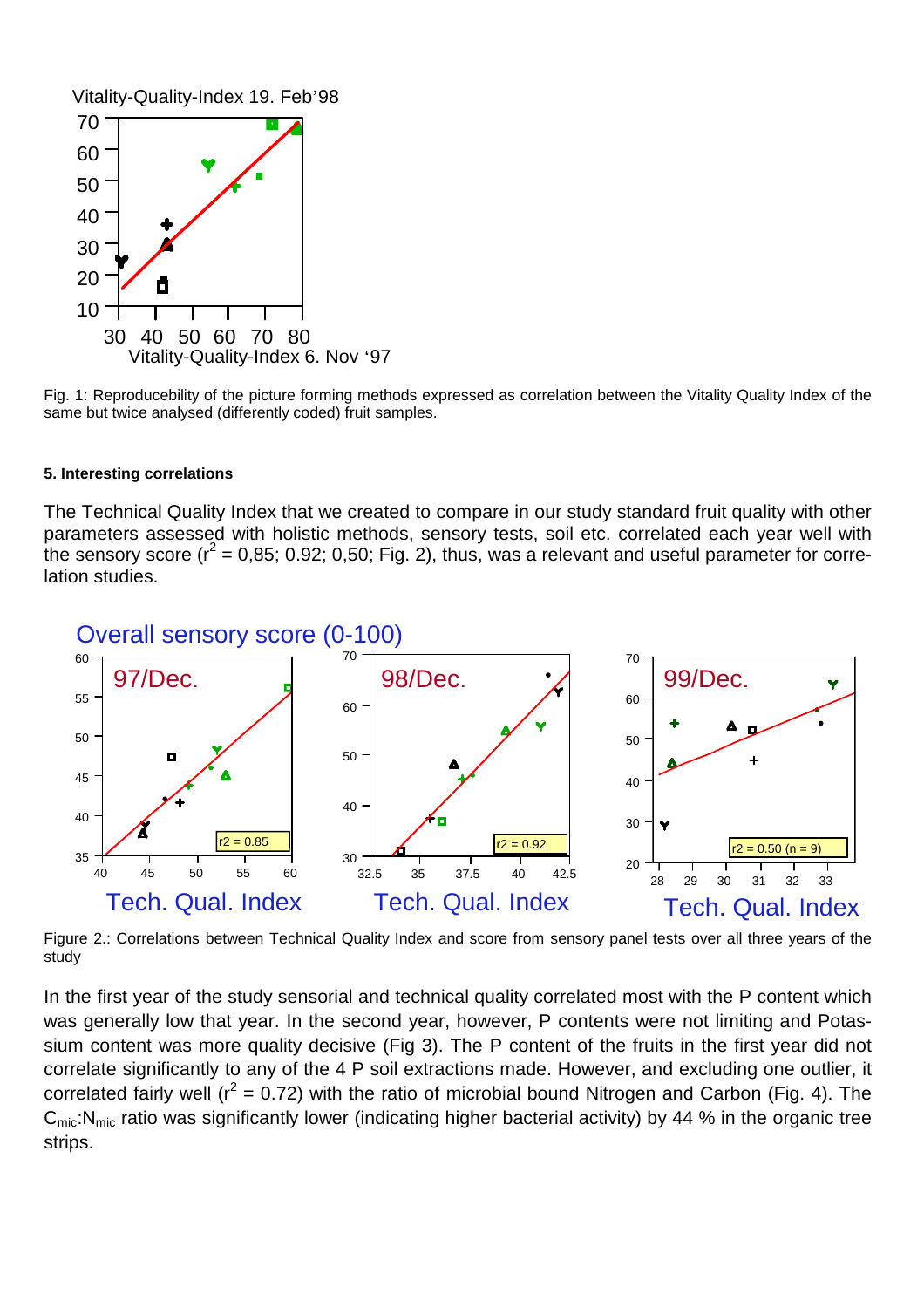

Fig. 3:: Correlations of Technical Quality Index and Phosphorus content (left) of the fruit flesh in the first and with Potassium content (right) in the second year of the study.



Fig. 4:: Correlations of Phosphorus content in the fruit flesh and the ratio of microbial bound Carbon:Nitrogen in 0-25 cm soil depth in the tree strip (low values are an indication of more intensive bacterial activity).



Fig. 5: Correlations between the vitality quality index and the index of technical quality in the first (left) and the second year (right) of the study.